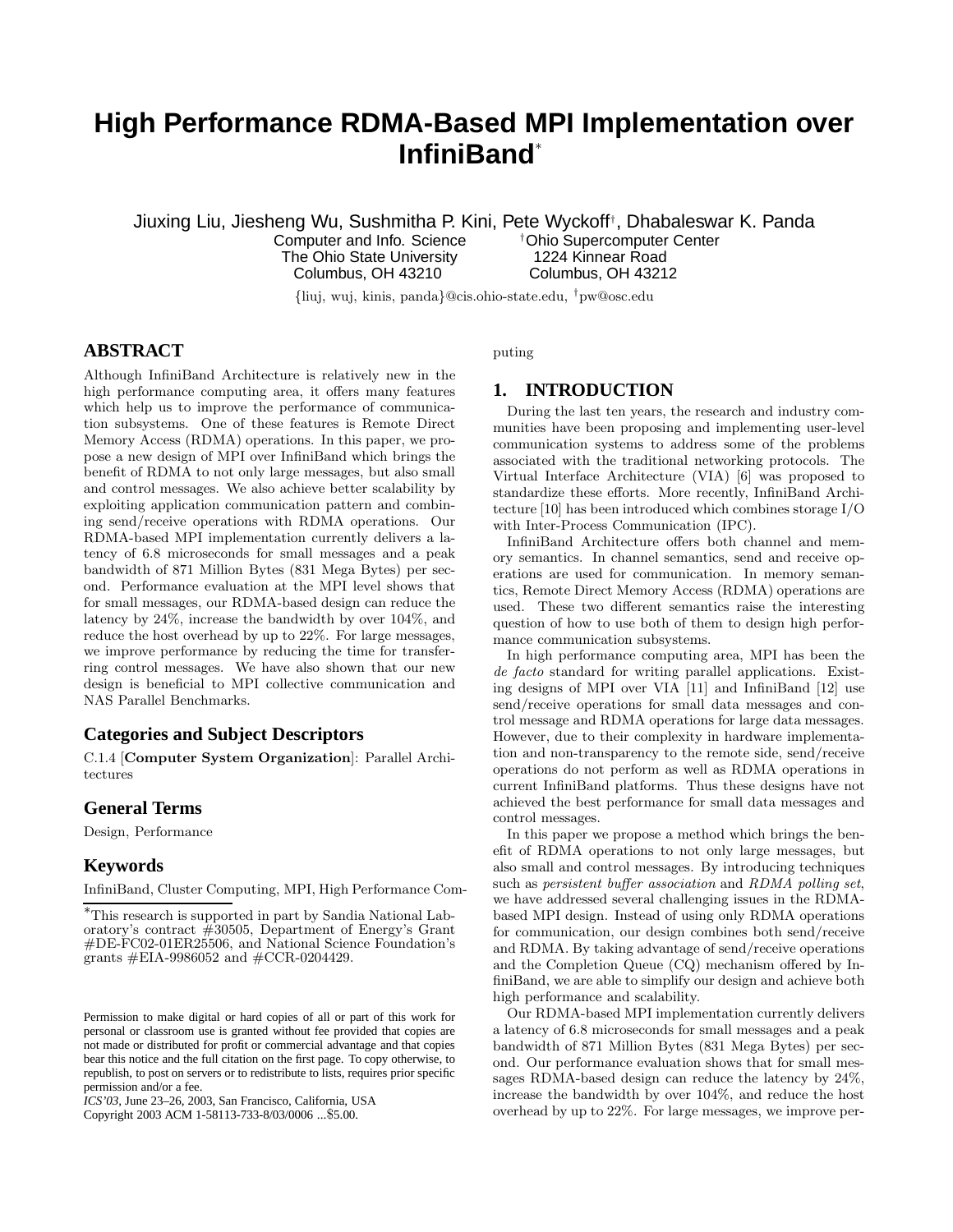formance by reducing the time for transferring control messages. We have also shown that our new design benefits MPI collective communication and NAS Parallel Benchmarks.

The rest of this paper is organized as follows: In Section 2 we provide an overview of InfiniBand Architecture. In Section 3 we present how we have designed our RDMAbased protocol to support MPI. We discuss detailed design issues in Section 4. Section 5 describes our implementation. Performance evaluation is presented in Section 6. In Section 7 we discuss related work. Conclusions and future work are presented in Section 8.

# **2. INFINIBAND OVERVIEW**

The InfiniBand Architecture (IBA) [10] defines a System Area Network (SAN) for interconnecting processing nodes and I/O nodes. It provides the communication and management infrastructure for inter-processor communication and I/O. In an InfiniBand network, processing nodes and I/O nodes are connected to the fabric by Channel Adapters (CA). Channel Adapters usually have programmable DMA engines with protection features. There are two kinds of channel adapters: Host Channel Adapter (HCA) and Target Channel Adapter (TCA). HCAs sit on processing nodes. TCAs connect I/O nodes to the fabric.

The InfiniBand communication stack consists of different layers. The interface presented by Channel adapters to consumers belongs to the transport layer. A queue-based model is used in this interface. A Queue Pair in InfiniBand Architecture consists of two queues: a send queue and a receive queue. The send queue holds instructions to transmit data and the receive queue holds instructions that describe where received data is to be placed. Communication operations are described in Work Queue Requests (WQR), or descriptors, and submitted to the work queue. Once submitted, a Work Queue Request becomes a Work Queue Element (WQE). WQEs are executed by Channel Adapters. The completion of work queue elements is reported through Completion Queues (CQs). Once a work queue element is finished, a completion queue entry is placed in the associated completion queue. Applications can check the completion queue to see if any work queue request has been finished.

#### **2.1 Channel and Memory Semantics**

InfiniBand Architecture supports both channel and memory semantics. In channel semantics, send/receive operations are used for communication. To receive a message, the programmer posts a receive descriptor which describes where the message should be put at the receiver side. At the sender side, the programmer initiates the send operation by posting a send descriptor. The send descriptor describes where the source data is but does not specify the destination address at the receiver side. When the message arrives at the receiver side, the hardware uses the information in the receive descriptor to put data in the destination buffer. Multiple send and receive descriptors can be posted and they are consumed in FIFO order. The completion of descriptors are reported through CQs.

In memory semantics, RDMA write and RDMA read operations are used instead of send and receive operations. These operations are one-sided and do not incur software overhead at the other side. The sender initiates RDMA operations by posting RDMA descriptors. A descriptor contains both the local data source addresses (multiple data segments can be specified at the source) and the remote data destination address. At the sender side, the completion of an RDMA operation can be reported through CQs. The operation is transparent to the software layer at the receiver side. Although InfiniBand Architecture supports both RDMA read and RDMA write, in the following discussions we focus on RDMA write because in the current hardware RDMA write usually has better performance.

There are advantages for using send/receive operations. First, as long as there are receive operations posted on the receiver side, the sender can send out messages eagerly without specifying the destination addresses. This matches well with the usage of eager data messages and some control messages in MPI. Second, the completion of receive operations can be detected through CQs. The CQ mechanism provides a convenient way of notifying the receiver about incoming messages. On the other hand, using send/receive operations also has disadvantages. First, the operations themselves are slower than RDMA operations because they are more complex at the hardware level. Second, managing and posting descriptors at the receiver side incur additional overheads, which further reduce the communication performance. Figure 1 shows the latencies of RDMA write and send/receive operations in our InfiniBand Testbed. (Details of this testbed are described in Section 6.1.) We can see that for small message, RDMA write performs better than send/receive.



Figure 1: Latency of Send/Receive and RDMA

Similar to the send/receive operations, there are both advantages and disadvantages for using RDMA operations. The advantages include better raw performance at hardware level and less receiver overheads. However, if we use RDMA, the destination address must be known beforehand. Furthermore, the detection of incoming message must be handled explicitly at the receiver side.

InfiniBand also supports a variation of RDMA write called RDMA write with immediate data. In this operation, the sender specifies an immediate data field with the RDMA write operation. Then the RDMA write operation is carried out. Additionally, a receive descriptor is consumed and a CQ entry is generated which contains the immediate data. Since this operation also involves the receiver, it has almost the same overhead as a send/receive operation, as can be seen in Figure 1.

# **3. MAPPING MPI PROTOCOLS**

InfiniBand Architecture offers a plethora of new mechanisms and services such as channel and memory semantics, multiple transport services, atomic operations, multicast, service level and virtual lanes. Many of these mechanisms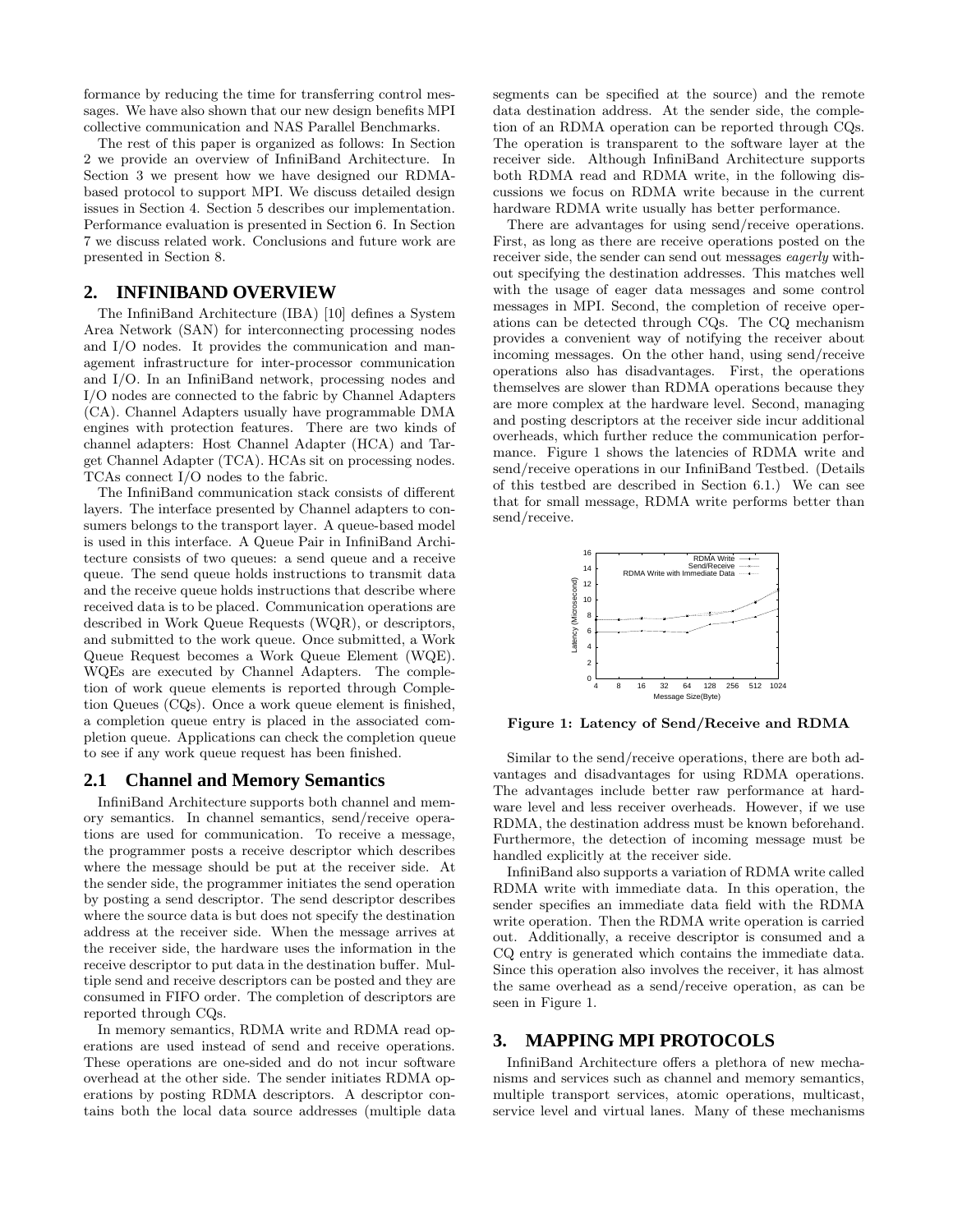and services can be useful in designing a high performance communication subsystem. In this section, we focus on how to exploit channel and memory semantics to support MPI.

MPI defines four different communication modes: Standard, Synchronous, Buffered, and Ready modes. Two internal protocols, Eager and Rendezvous, are usually used to implement these four communication modes. In Eager protocol, the message is pushed to the receiver side regardless of its state. In Rendezvous protocol, a handshake happens between the sender and the receiver via control messages before the data is sent to the receiver side. Usually, Eager protocol is used for small messages and Rendezvous protocol is used for large messages. Figure 2 shows examples of typical Eager and Rendezvous protocols.



Figure 2: MPI Eager and Rendezvous Protocols

When we are transferring large data buffers, it is beneficial to avoid extra data copies. A zero-copy Rendezvous protocol implementation can be achieved by using RDMA write. In this implementation, the buffers are pinned down in memory and the buffer addresses are exchanged via the control messages. After that, the data can be written directly from the source buffer to the destination buffer by doing RDMA write. Similar approaches have been widely used for implementing MPI over different interconnects [11, 5, 2].

For small data transfer in Eager protocol and control messages, the overhead of data copies is small. Therefore, we need to push messages eagerly toward the other side to achieve better latency. This requirement matches well with the properties of send/receive operations. However, as we have discussed, send/receive operations also have their disadvantages such as lower performance and higher overhead. Next, we discuss different approaches of handling small data transfer and control messages.

#### **3.1 Send/Receive Based Approach**

In this approach, Eager protocol messages and control messages are transfered using send/receive operations. To achieve zero-copy, data transfer in Rendezvous protocol uses RDMA write operation.

In the MPI initialization phase, a reliable connection is set up between every two processes. For a single process, the send and receive queues of all connections are associated with a single CQ. Through this CQ, the completion of all send and RDMA operations can be detected at the sender side. The completion of receive operations (or arrival of incoming messages) can also be detected through the CQ.

InfiniBand Architecture requires that the buffers be pinned during communication. For eager protocol, the buffer pinning and unpinning overhead is avoided by using a pool of pre-pinned, fixed size buffers for communication. For sending an Eager data message, the data is copied to one of the buffers first and sent out from this buffer. At the receiver

side, a number of buffers from the pool are pre-posted. After the message is received, the payload is copied to the destination buffer. The communication of control messages also uses this buffer pool. In Rendezvous protocol, data buffers are pinned on-the-fly. However, the buffer pinning and unpinning overhead can be reduced by using the pindown cache technique [8].

To ensure that receive buffers are always posted when a message comes, a credit based flow control mechanism can be used. Credit information can be exchanged by piggybacking or using explicit credit control messages. For RDMA operations, flow control is not necessary because they do not consume receive descriptors.

In MPI, logically every process is able to communicate with every other process. Therefore, each process can potentially receive incoming messages from every other process. In send/receive based approach, we only need to check the CQ for incoming messages. The CQ polling time usually does not increase with the number of connections. Therefore, it provides us an efficient and scalable mechanism for detecting incoming messages. Figure 3 shows the CQ polling time with respect to different number of connections in our InfiniBand testbed.



Figure 3: CQ Polling time

As we mentioned in section 2, there are also disadvantages for using the send/receive based approach. First, since the performance of send/receive is not as good as RDMA write, we cannot achieve the best latency for small data transfer and control messages. Second, we have to handle tasks such as allocating and de-allocating buffers from the pre-pinned buffer pool and re-posting receive descriptors. These tasks increase the overhead and communication latency.

#### **3.2 RDMA-Based Approach**

To overcome the drawbacks of the send/receive based approach, we have designed an RDMA write based approach for Eager protocol and control messages. In this approach, the communication of Eager protocol and control messages also goes through RDMA write operations. Therefore, we can achieve lower latency and less overhead. However, two difficulties must be addressed before we can use RDMA for data transfer:

- The RDMA destination address must be known before the communication.
- The receiver side must detect the arrival of incoming messages.

In current generation InfiniBand hardware, RDMA operations have high starting overhead. From Figure 4 we can see that the latency increases significantly if we use two RDMA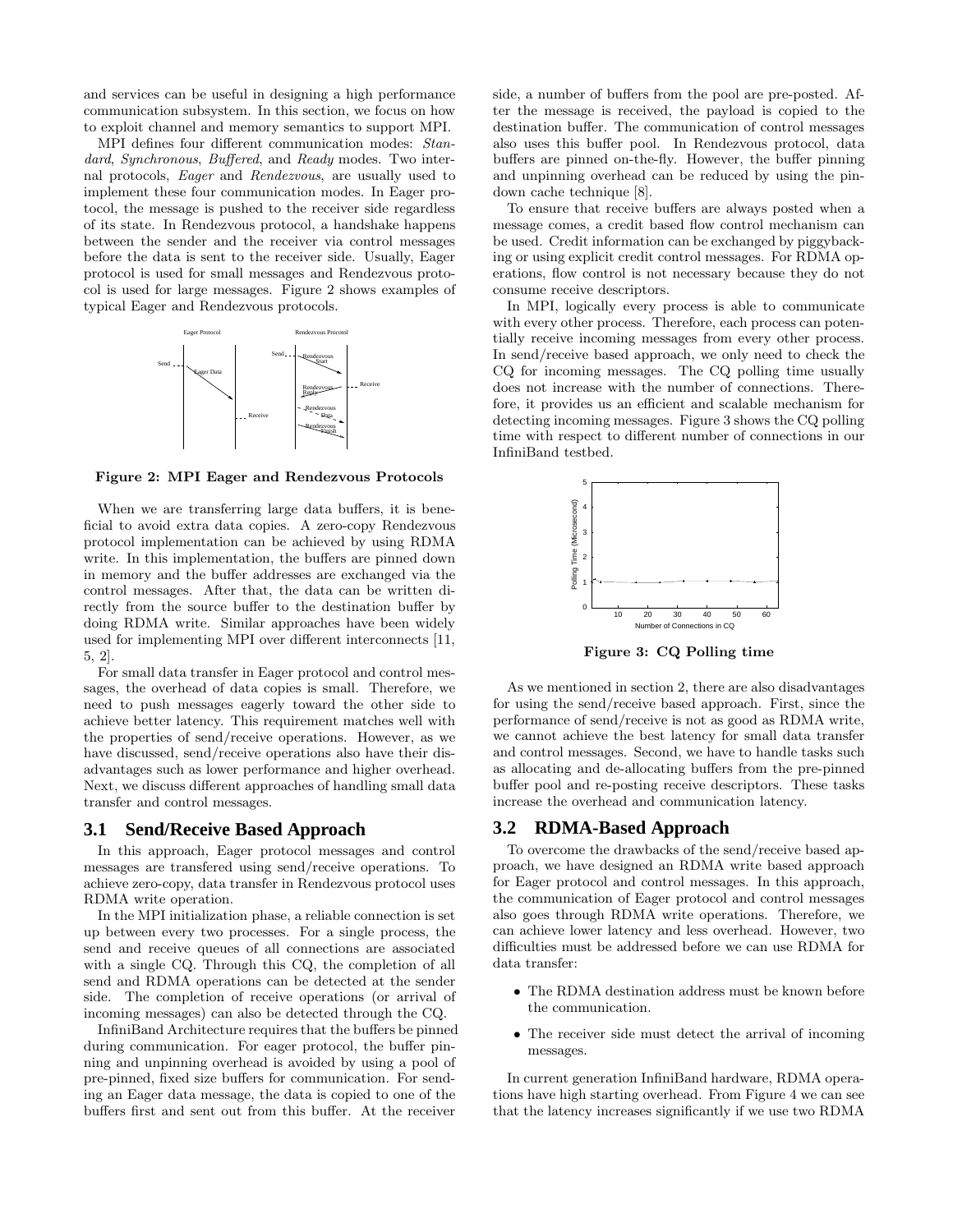write operations instead of one. Thus, it is desirable that we use as few RDMA operations as possible to transfer a message. Ideally, only one RDMA operation should be used.



Figure 4: Latency of One RDMA Write versus Two RDMA Writes

To address the first problem, we have introduced a technique called persistent buffer association. Basically, for each direction of a connection we use two buffer pools: one at the sender and one at the receiver. Unlike other approaches in which the sender may use many buffers for an RDMA write operation, we have persistent correspondence between each buffer at the sender side and each buffer at the receiver side. In other words, at any time each buffer at the sender side can only be RDMA written to its corresponding buffer at the receiver side. These associations are established during the initialization phase and last for the entire execution of the program. Thus, the destination address is always known for each RDMA operation.

Persistent buffer association can also reduce the overhead of building RDMA descriptors. All fields of the descriptors can be filled out initially except for the data size field. When we reuse an RDMA buffer, the descriptor can be reused and only the size field needs to be changed.

The second problem can be broken into two parts: First, we need to efficiently detect incoming messages for a single connection. Second, we need to detect incoming messages for all connections in a process.

For RDMA write operations, the CQ mechanism cannot be used to report the completion of communication at the receiver side. The basic idea of detecting message arrival is to poll on the content of the destination buffer. In our scheme there are a pool of buffers at both the sender side and the receiver side. If the sender could use any buffer in the pool for RDMA write, it would be very difficult for the receiver to know where to poll for incoming messages. Therefore we organize the buffers as a ring. The sender uses buffers in a fixed, circular order so that the receiver always knows exactly where to expect the next message. The details of our design will be presented in the next section.

Once we know how to detect incoming messages for a single connection, multiple connections can be checked by just polling them one by one. However, the polling time increases with the number of connections. Therefore this approach may not scale to large systems with hundreds or thousands of processes.

#### **3.3 Hybrid Approach**

As we can see, RDMA and send/receive operations both have their advantages and disadvantages. To address the scalability problem in our previous design, we have enhanced our previous design by combining both RDMA write and



Figure 5: RDMA Polling Set

send/receive operations. It is based on the observation that in many MPI applications, a process only communicates with a subset of all other processes. Even for this subset, not all connections are used equally frequently. Table 1 lists the average number of communication sources per process for several large-scale scientific MPI applications [20, 21] (values for 1024 processors are estimated from application algorithm discussions in the literature). Therefore, we introduce the concept of RDMA polling set at the receiver side. In our scheme, each sender has two communication channels to every other process: a send/receive channel and an RDMA channel. A sender will only use the RDMA channel for small messages if the corresponding connection is in the RDMA polling set at the receiver side. If a connection is not in the polling set, the sender will fall back on send/receive operations and the message can be detected through the CQ at the receiver. The receiver side is responsible for managing the RDMA polling set. The concept of RDMA polling set is illustrated in Figure 5. Ideally, the receiver should put the most frequently used connections into the RDMA polling set. On the other hand, the polling set should not be so large that the polling time is hurting performance.

| Application   | $#$ of processes | Average $\#$ of sources |
|---------------|------------------|-------------------------|
|               | 64               | 5.5                     |
| sPPM          | 1024             | 6                       |
|               | 64               | 0.98                    |
| Sphot         | 1024             |                         |
|               | 64               | 3.5                     |
| $S$ weep $3D$ | 1024             |                         |
|               | 64               | 4.94                    |
| Samrai4       | 1024             | 10                      |
|               | 64               | 6.36                    |
| CG            | 1024             | 11                      |

Table 1: Number of distinct sources per process

By restricting the size of the RDMA polling set, the receiver can efficiently poll all connections which use RDMA write for Eager protocol and control messages. Messages from all other connections can be detected by polling the CQ. In this way, we not only achieve scalability for polling but also get the performance benefit of RDMA.

Having two communication channels also helps us to simplify our protocol design. Instead of trying to handle everything through the RDMA channel, we can fall back on the send/receive channel in some infrequent cases. In the next section we will discuss how this strategy helps us to simplify the flow control of RDMA channels.

#### **4. DETAILED DESIGN ISSUES**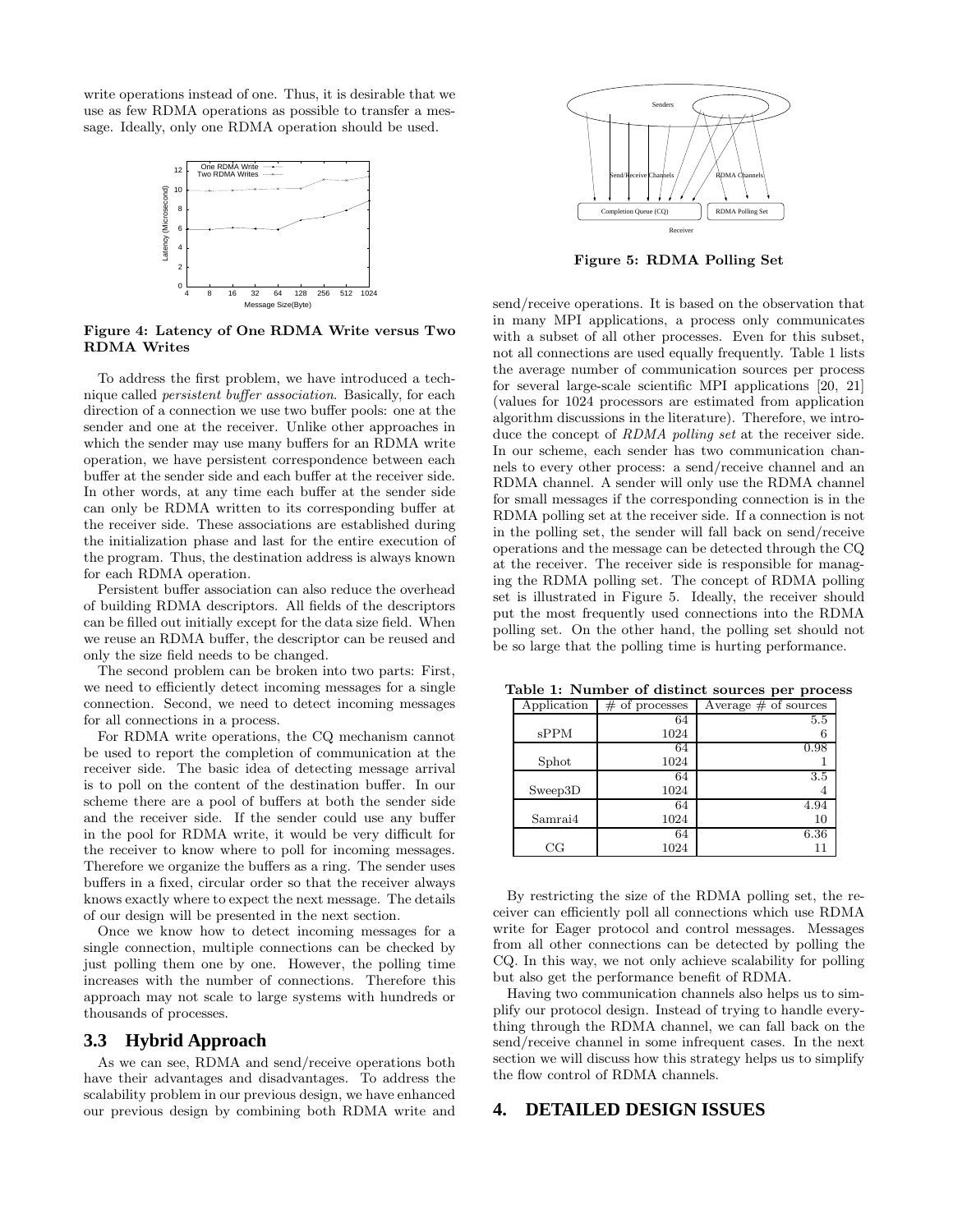In this section, we discuss detailed issues involved in our design. First, we present the basic data structure for an RDMA channel. After that we discuss the communication issues for a single RDMA channel, including polling algorithm, flow control, reducing sender overhead and ensuring message order. Then we discuss how a receiver manages the RDMA polling set.

#### **4.1 Basic Structure of an RDMA Channel**

Unlike send/receive channels, RDMA channels are unidirectional. Figure 6 shows the basic structure of an RDMA channel. For each RDMA channel, there are a set of fixed size, pre-registered buffers at both the sender side and the receiver side. Each buffer at the sender side is persistently associated with one buffer at the receive side and its content can only be RDMA written to that buffer.

On both sides, buffers are organized as rings with the respective head pointers and tail pointers. The buffers run out for a sender when the head pointer meets the tail pointer. At the sender side, the head pointer is where the next outgoing message should be copied and RDMA written to the remote side. After the message is written, the head pointer is incremented. Later the receive side detects the incoming message and processes it. Only after this processing, this buffer can be used again for another RDMA write. The tail pointer at the sender side is to record those buffers that are already processed at the receiver side. The sender side alone cannot decide when to advance the tail pointer. This is done by a flow control mechanism discussed later.



Figure 6: Basic Structure of an RDMA Channel

At the receiver side, the head pointer is where the next incoming message should go. In order to check incoming messages, it suffices to just examine the buffer pointed by the head pointer. The head pointer is incremented after an incoming message is detected. When we have got an incoming message, the processing begins. After the processing finishes, the buffer is freed and it can be reused by the sender. However, the order in which the buffers are freed may not be the same as the order in which the messages arrive. Therefore we introduce the tail pointer and some control fields at the receiver to keep track of these buffers. The tail pointer advances if and only if the current buffer is ready for reuse.

One concern for the RDMA-based design is memory usage. For each connection, we need to use two pools of prepinned buffers. Actually, the same problem exists for the send/receive based scheme because the receiver has to prepost a number of buffers for each connection. However, we have found that memory consumption is not large for the RDMA-based design (around 100 KBytes for each connection per node). By limiting the number of connections in the RDMA polling set, we can effectively reduce the memory consumption.

#### **4.2 Polling for a Single Connection**

In order to detect the arrival of incoming messages for a single RDMA channel, we need to check the content of the buffer at the receiver side. In InfiniBand Architecture, the destination buffers of RDMA operations must be contiguous. Therefore a simple solution is to use two RDMA writes. The first one transfers the data and the second one sets a flag. Please note that by using two RDMA writes, we can be sure that when the flag is changed, the data must have been in the buffer because InfiniBand ensures ordering for RDMA writes.



Figure 7: Latency of RDMA Write Gather

The above scheme uses two RDMA writes, which increase the overhead as we have seen in Figure 4. There are two ways to improve this scheme. First, we can use the gather ability offered by InfiniBand to combine the two RDMA writes into one. The second way is to put the flag and the data buffer together so that they can be sent out by a single RDMA write. However, in both cases, we need to make sure that the flag cannot be set before the data is delivered. And to do this we need to use some knowledge about the implementation of hardware. In our current platform, gather list are processed one by one. And for each buffer, data is delivered in order (the last byte is written last). Thus, we need to put the flag after the data in the gather list, or to put the flag at the end of the data. Since using gather list complicates the implementation and also degrades performance (more DMA operations needed) as can been in Figure 7, we use the second approach: putting the flag at the end of the data buffer. Although the approach uses the in-order implementation of hardware for RDMA write which is not specified in the InfiniBand standard, this feature is very likely to be kept by different hardware designers.

Putting the flag at the end of the data is slightly more complicated than it looks because the data size is variable. The receiver side thus has to know where is the end of the message and where the flag is. To do this, we organize the buffer as in Figure 8. The sender side sets three fields: head flag, data size and tail flag before doing the RDMA write. The receiver first polls on the head flag. Once it notices that the head flag has been set, it reads the data size. Based on the data size, it calculates the position of the tail flag and polls on it.

The above scheme has one problem. Since the receive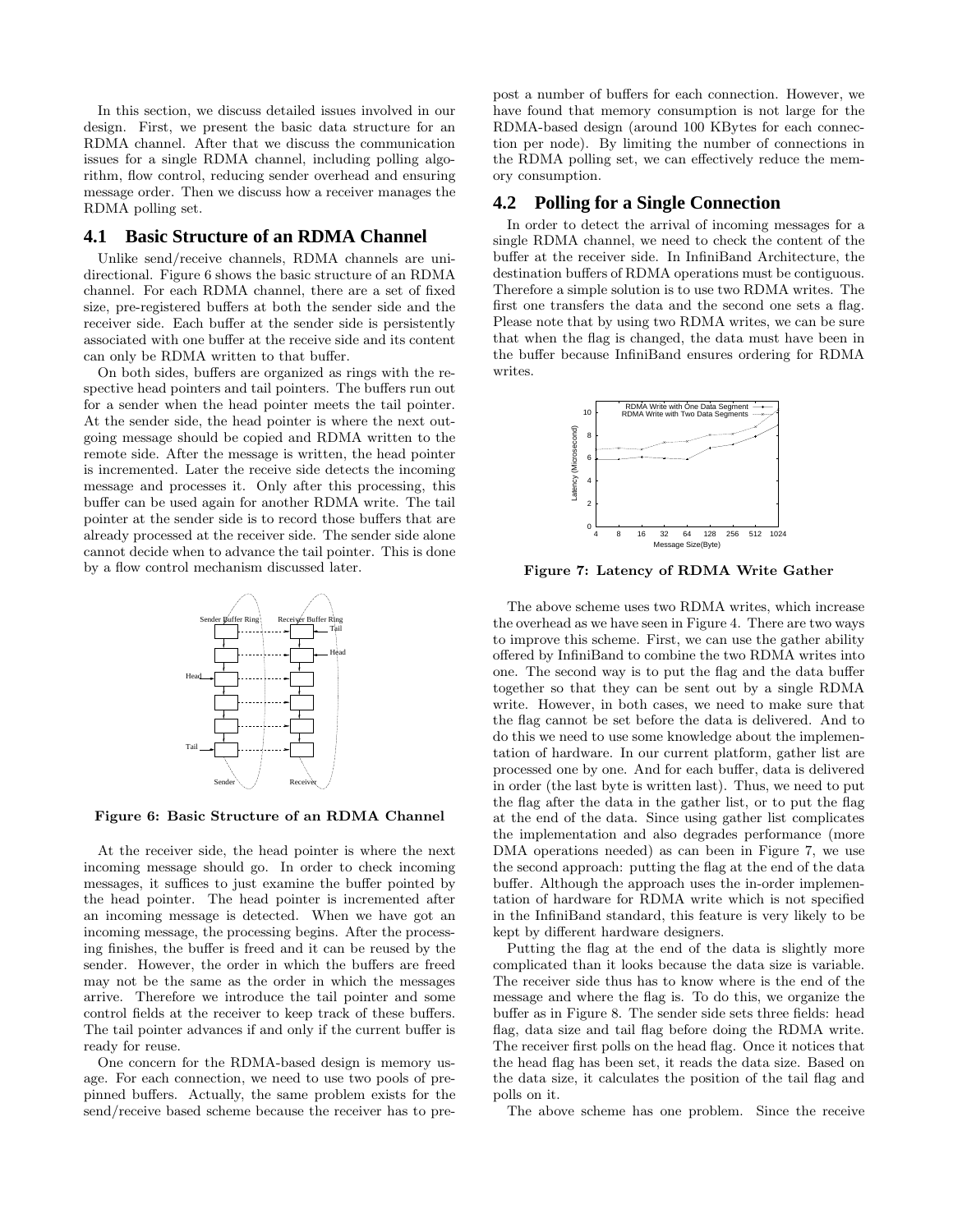

Figure 8: RDMA Buffer Structure for Polling

buffer can be reused for multiple RDMA writes, it may happen that the value at the tail flag position is the same as the flag value. In this case, the send side should use two flag values and switch to another value. But how does the sender side know the value of the buffer at the receiver side? We notice that because of the persistent association between buffers, the buffer on the sender side should have the same content as the receiver side. Thus what we need to do at the sender side is the following<sup>1</sup>:

- 1. Set data size.
- 2. Check the position of the tail flag. If the value is the same as the primary flag value, use the secondary value. Otherwise, use the primary value.
- 3. Set the head and tail flags.
- 4. Use RDMA write operation to transfer the buffer.

Initially, the head flag at the receiver side is cleared. The receiver polls by performing the following:

- 1. Check to see if the head flag is set. Return if not.
- 2. Read the size and calculate the position of the tail flag.
- 3. Poll on the tail flag until it is equal to the head flag.

After processing, the receive side clears the head flag.

#### **4.3 Reducing Sender Side Overhead**

Using RDMA write for small and control message can reduce the overhead at the receiver side because the receiver no longer needs to manage and post receive descriptors. In this section we describe how the overhead at the sender side can also be reduced by using our scheme.

At the sender side, there are two kinds of overheads related to the management of descriptors and buffers. First, before buffers can be sent out, descriptors must be allocated and all the fields must be filled. Second, after the operations are done, completion entries are generated for them in the CQ and the sender side must process them and take proper actions such as free the descriptor and the buffer.

To reduce the overheads of allocating and freeing descriptors, we store them together with the buffer. Since we have persistent association between source and destination buffers, all fields in the descriptors can be filled only once and reused except for the data size field. To deal with the overhead of completion entries in the CQ, we can use the unsignalled operations in InfiniBand Architecture. These operations will not generate CQ entries.

### **4.4 Flow Control for RDMA Channels**

As we have mentioned in the previous subsection, before the sender can reuse an RDMA buffer for another operation, it must make sure that the receiver has already finished processing this buffer. To achieve this, a flow control mechanism is implemented for the RDMA channel:

- At the sender side, the head pointer is incremented after each send in the RDMA channel.
- At the receiver side, the head pointer is incremented after an incoming message is received.
- An RDMA channel cannot be used if its head pointer is equal to its tail pointer at the sender side. In this case, we fall back and use the send/receive channel.
- The receiver maintains a credit count for the RDMA channel. Each time a receiver RDMA buffer is freed, the credit count is increased if the buffer is pointed by the tail pointer. Then the receiver goes on and checks if the following buffers were already freed. If they were, the credit count and the tail pointer are incremented for each buffer. The checking is necessary because although the arrival of messages is in order, the buffers can be freed out of order.
- For each message sent out (either RDMA channel or send/receive channel), the receiver will piggyback the credit count.
- After the sender receives a message with a positive credit count, it increases its tail pointer.

One thing we should note is that when we run out of RDMA buffers, we fall back on the send/receive channel for communication because we have separate flow control for the send/receive channel. However, these cases do not happen often and RDMA channels are used most of the time.

#### **4.5 Ensuring Message Order**

Since we use Reliable Connection (RC) service provided by InfinBand for our design, messages will not be lost and they are delivered in order. However, in our RDMA-based approach, there are two potential sources of incoming messages at the receiver side for each sender: the RDMA channel and the send/receive channel. The receiver has to poll on both channels to receive messages. Therefore it might receive messages out of order. This is not desirable because in MPI it is necessary to ensure the order of message delivery. To address this problem, we introduce a Packet Sequence Number (PSN) field in every message. Each receiver also maintains an Expected Sequence Number (ESN) for every connection. When an out-of-order message arrives, the receiver just switches to the other channel and delays processing of the current packet. It stays on the other channel until the PSN is equal to the current ESN.

#### **4.6 Polling Set Management**

In this subsection we describe our mechanism to manage polling sets for RDMA channels. Initially, all connections use send/receive channels. Each receiver is responsible for adding or deleting connections to the RDMA polling set. When a receiver decides to add or remove a connection, it tells the sender by piggybacking or explicitly sending a

<sup>&</sup>lt;sup>1</sup>Another approach called "bottom-fill" was used in [18].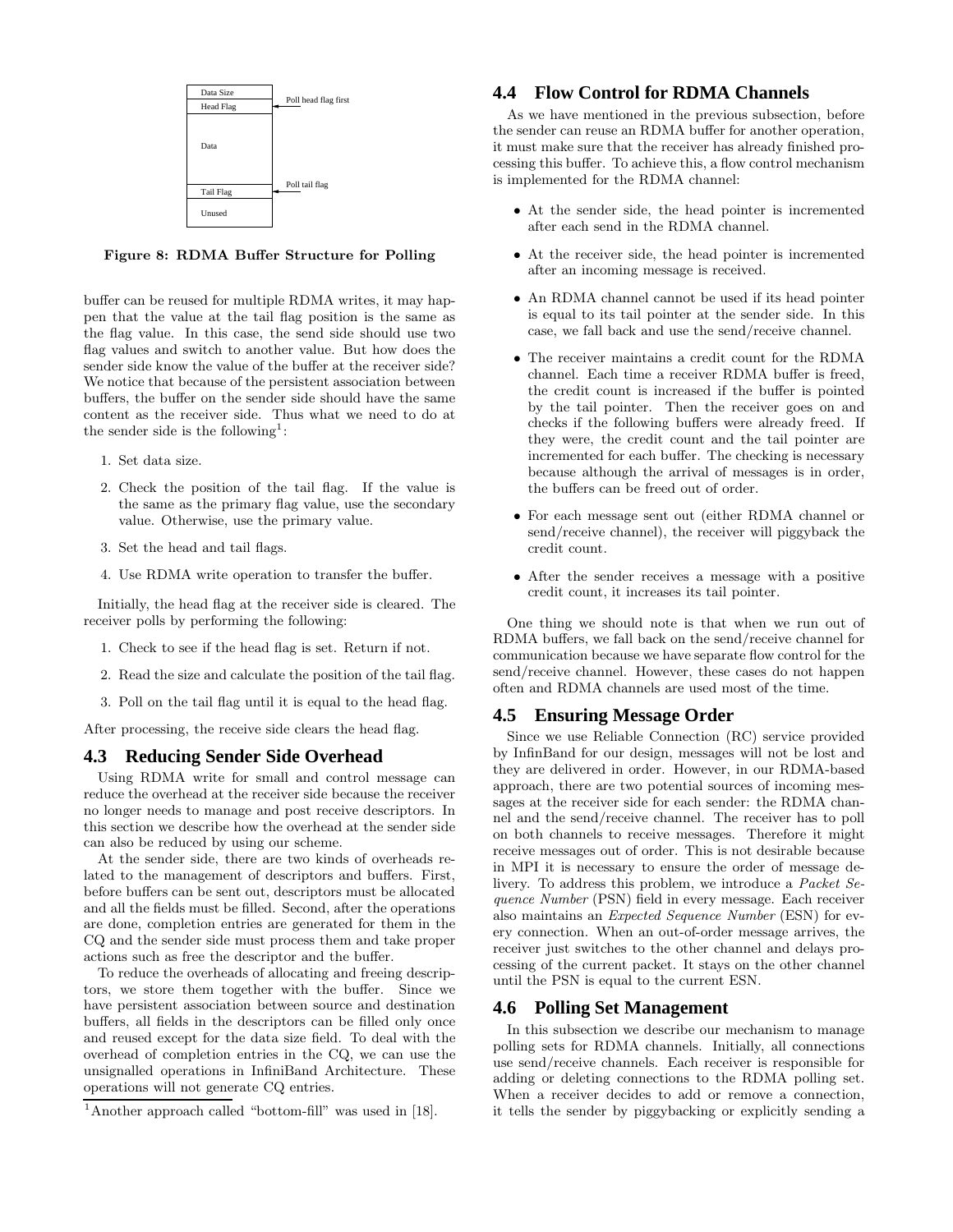control packet. The sender side takes corresponding actions after receiving this information.

There are different policies that the receiver can use to manage the RDMA polling set (add or remove a connection). For an application with only a small number of processes, all connections can be put into the RDMA polling set because the polling time is small. For large applications, we need to limit the size of RDMA polling sets in order to reduce the polling time. A simple method is to put first N (N is the size of the RDMA polling set) channels with incoming messages into the RDMA polling set. As we can see from Table 1, this method works for many large scientific applications. For those applications which have a large number of communication destinations for each process, we can dynamically manage the RDMA polling sets by monitoring the communication pattern. Another method is to take some hints from the applications regarding the communication frequency of each connection. We plan to investigate along some of these directions.

The order of polling in the RDMA polling set can be very flexible. Different algorithms such as sequential, circular and prioritized polling can be used. Polling order can have some impact on communication performance when the size of the polling set is relatively large. We also plan to investigate along some of these directions.

# **5. IMPLEMENTATION**

We have implemented the proposed design on our Infini-Band testbed, which consists of InfiniHost HCAs and an InfiniScale switch from Mellanox [15]. The InfiniHost offers a user-level programming interface called VAPI, which is based on InfiniBand Verbs.

Currently one of the most popular MPI implementations is MPICH [7]. The platform dependent part of MPICH is encapsulated by an interface called Abstract Device Interface, which allows MPICH to be ported to different communication architectures. Our MPI implementation on Mellanox InfiniHost cards is essentially an ADI2 (the second generation of Abstract Device Interface) implementation which uses VAPI as the underlying communication interface. Our implementation is also derived from MVICH [11], which is an ADI2 implementation for VIA.

# **6. PERFORMANCE EVALUATION**

In this section we present performance evaluation for our MPI design. Base MPI performance results are first given. Then we evaluate impact of using RDMA based design by comparing it with send/receive based design. We use microbenchmarks, collective communication tests as well as applications (NAS Parallel Benchmarks [16]) to carry out the comparison. Finally, we use simulation to study the impact of number of RDMA channels on RDMA polling performance.

# **6.1 Experimental setup**

Our experimental testbed consists of a cluster system consisting of 8 SuperMicro SUPER P4DL6 nodes. Each node has dual Intel Xeon 2.40 GHz processors with a 512K L2 cache at a 400 MHz front side bus. The machines were connected by Mellanox InfiniHost MT23108 DualPort 4X HCA adapter through an InfiniScale MT43132 Eight 4x Port InfiniBand Switch. The HCA adapters work under the PCI-X





Figure 11: MPI Latency Comparison



Figure 12: MPI Bandwidth Comparison (Small Messages)



Figure 13: MPI Bandwidth Comparison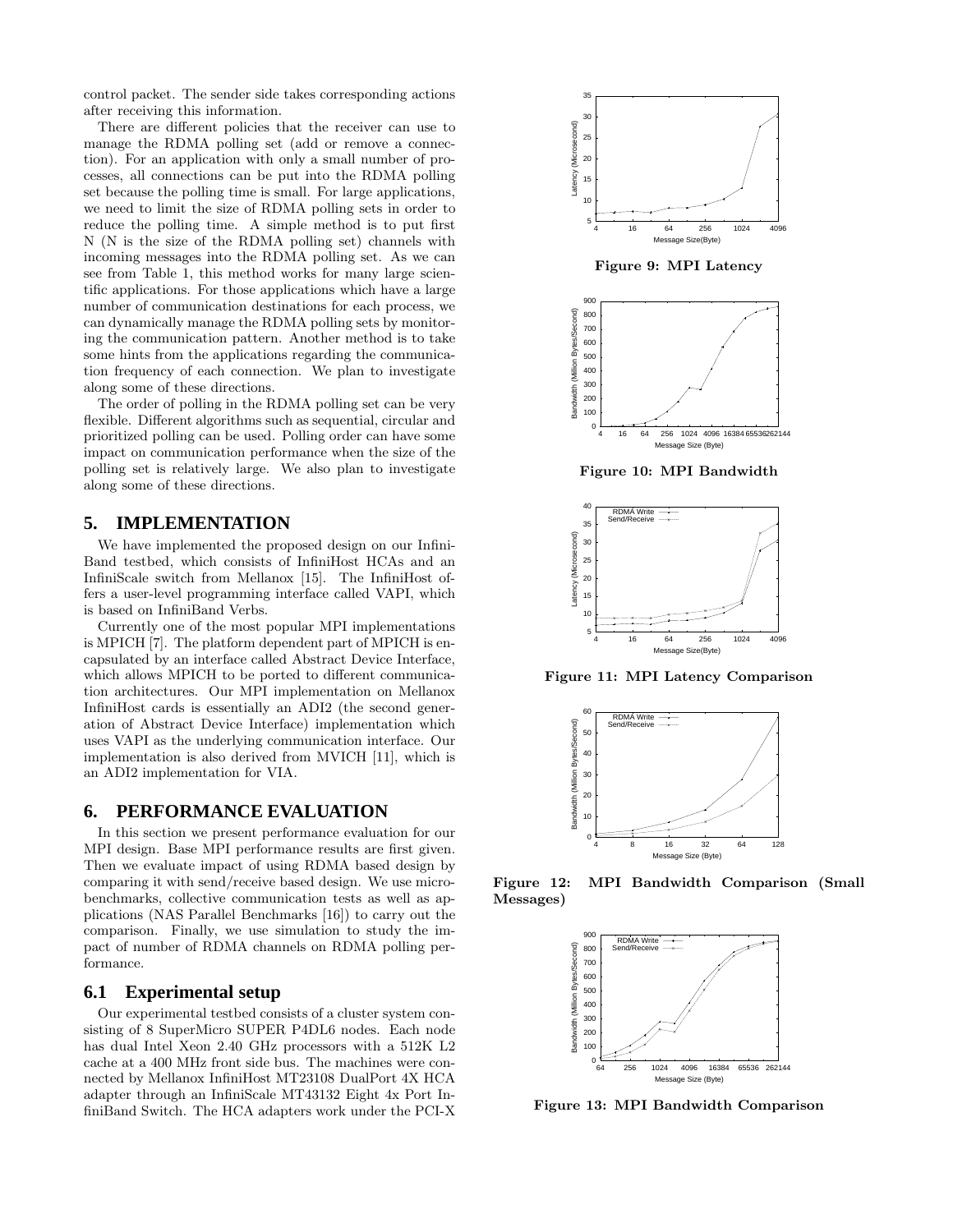64-bit 133MHz interfaces. We used the Linux Red Hat 7.2 operating system. The Mellanox InfiniHost HCA SDK build id is thca-x86-0.1.2-build-001. The adapter firmware build id is fw-23108-rel-1 17 0000-rc12-build-001. For the tests, we compiled with  $Intel(R)$  C++ and FORTRAN Compilers for 32-bit applications Version 6.0.1 Build 20020822Z.



Figure 14: Host Overhead in Latency Test

Table 2: MPI Performance (Smallest Latency and Peak Bandwidth)

|                     | Latency<br>(11S) | Bandwidth $(MB/s)$ |
|---------------------|------------------|--------------------|
| This implementation | 3.8              |                    |
| Quadrics            |                  |                    |
| Myrinet/GM          | €<br>(           |                    |



Figure 15: MPI Barrier Latency

# **6.2 MPI Base Performance**

Figures 9 and 10 show the latency and bandwidth of our RDMA-based MPI implementation. We have achieved a 6.8 microseconds latency for small messages. The peak bandwidth is around 871 Million Bytes (831 Mega Bytes)/second. We have chosen 2K as the threshold for switching from Eager protocol to Rendezvous protocol. Table 2 compares these numbers with the results we got from Quadrics Elan3 cards and Myrinet Lanai 2000 cards in the same cluster. (Please note that Myrinet and Quadrics cards use PCI-II 64x66 MHz interface while the InfiniHost HCAs use PCI-X 133 MHz interface.) From the table we see that our implementation performs quite well compared with Quadrics and Myrinet.

# **6.3 Impact of RDMA-Based Design**

In this section we show the improvements of our RDMAbased design by comparing it with the send/receive based design. In both cases, RDMA write is used for data transfer in Rendezvous protocol. Please note that since our testbed is small (8 nodes), essentially the RDMA polling set of each process contains all other processes.



Figure 16: MPI Allreduce Latency (8 Nodes)



Figure 17: MPI Broadcast Latency (8 Nodes)

#### *6.3.1 Micro-Benchmarks*

The latency test was carried out in a ping-pong fashion and repeated for 1000 times. In Figure 11, we can see that RDMA-based design improves MPI latency. For small messages the improvement is more than 2 microseconds, or 24% of the latency time. For large messages which go through the Rendezvous protocol, we can still reduce the latency by saving time for control messages. The improvement for large messages is more than 6 microseconds.

The bandwidth test was conducted by letting the sender push 100 consecutive messages to the receiver and wait for a reply. Figures 12 and 13 present the bandwidth comparison. It can be seen that RDMA-based design improves bandwidth for all message ranges. The impact is quite significant for small messages, whose performance improves by more than 104%.

LogP model for parallel computing was introduced in [4], which uses four parameters *delay, overhead, gap* and *proces*sors to describe a parallel machine. The overhead in communication can have significant impact on application performance, as shown by previous studies [14]. In Figure 14 we present the host overhead for the latency tests in Figure 11. We can see that the RDMA-based design can also reduce the host overhead for communication. For small messages, the RDMA-based approach can reduce the host overhead by up to 22%.

#### *6.3.2 Collective Communication and NAS Parallel Benchmarks*

We have also conducted tests using collective communication and NAS Parallel Benchmarks. For collective communication tests, we have chosen barrier, allreduce and broadcast, which are among the most frequently used operations in large scientific applications [20]. The test programs we have used for barrier and allreduce are the Pallas MPI Benchmarks [17].

In the barrier test shown in Figure 15, we change the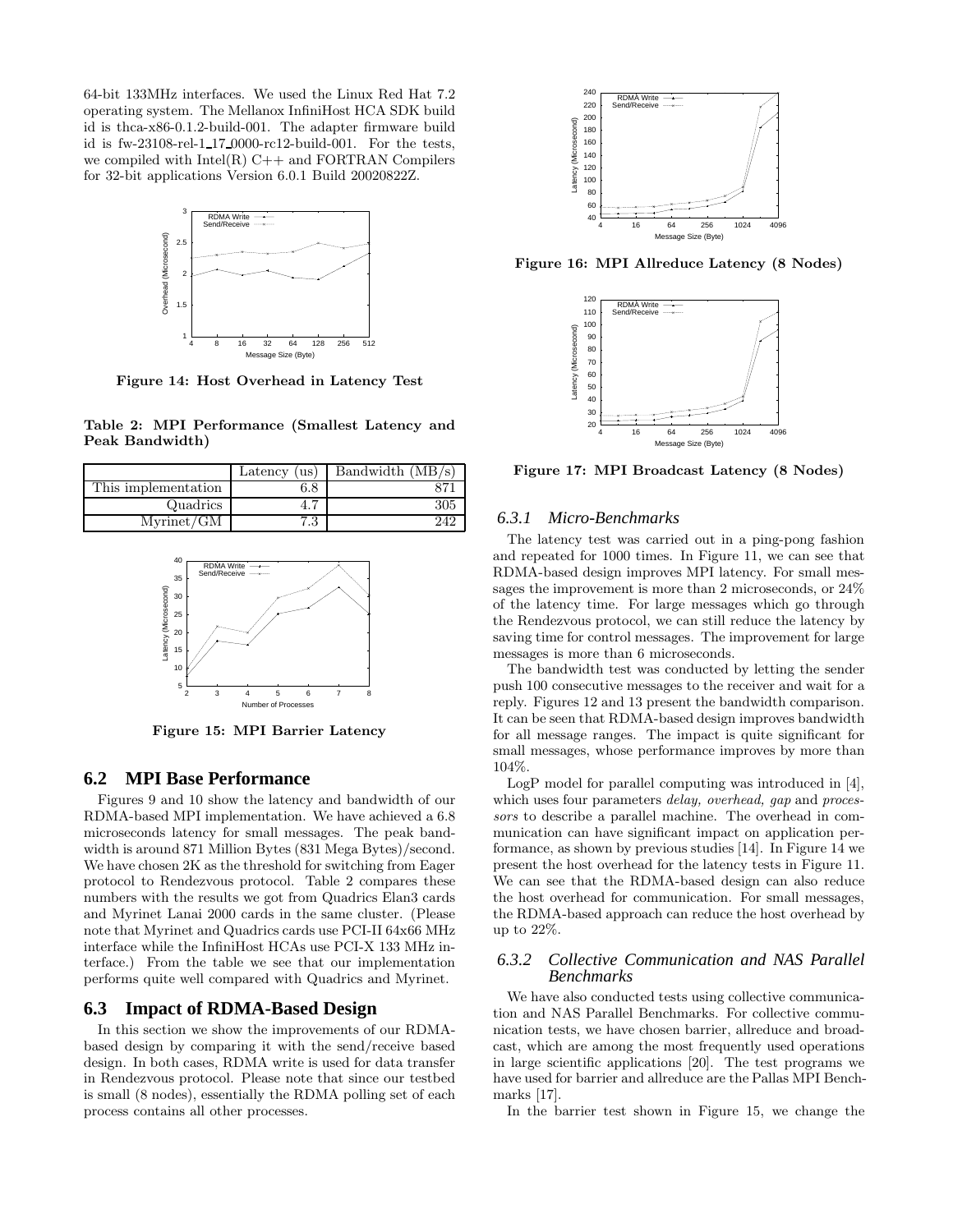

Figure 18: NAS Results on 4 Nodes (Class A)



Figure 19: NAS Results on 8 Nodes (Class B)

number of nodes participating in the barrier and measure the barrier time. We can see that by using RDMA, the barrier latency can be reduced significantly. In the allreduce and broadcast tests shown in Figures 16 and 17, the number of processes is kept at 8 and we change the message size of the collective communication. From the figures we can see that RDMA-based design improves the performance of both allreduce and broadcast operations.

In Figures 18 and 19 we show the results for IS, MG, LU, CG, FT, SP and BT programs from the NAS Parallel Benchmark Suite on 4 and 8 nodes. (Class A results are shown for 4 nodes and class B results are shown for 8 nodes.) SP and BT require the number of processes to be a square number. Therefore, their results are not shown for 8 nodes. Program IS uses mostly large messages and the improvement of the RDMA-based design is very small. For all other programs, the RDMA-based design brings improvements as high as 7% in overall application performance.



Figure 20: Polling Time of RDMA Channels **6.4 RDMA Channel Polling Time**

In order to study the behavior of the RDMA-based design

for large systems, we have simulated the polling time with respect to different numbers of connections in the RDMA polling set. Figure 20 shows the results. We can see that even though the polling time increases with the number of connections, the time to poll a connection is very small. Even with 128 connections, the polling time is only about 1.3 microseconds. This small polling time means that the size of an RDMA polling can be relatively large without degrading performance. For applications shown in Table 1, a polling set with 16 connections is enough even for 1024 processes. The polling time for 16 connections is only 0.14 microseconds. Thus, our proposed design demonstrates potential for being applied to large systems without performance degradation.

# **7. RELATED WORK**

Being the de facto standard of writing parallel applications, MPI has been implemented for numerous interconnects, including those with remote memory access abilities [19, 2, 9]. [2] relies on the active message interface offered by LAPI. [9] uses PIO for small messages. [19] describes an MPI implementation over Sun Fire Link Interconnect, which is based on PIO. MPI over Sun Fire Link uses a sender-managed buffer scheme for transferring messages. In this approach, the sender can choose any buffer at the receiver side for doing remote write. To let the receiver know where the data has been written, another PIO is used to write the buffer address to a pre-specified location. This extra PIO has very little overhead. However, the RDMA operations in InfiniBand Architecture have larger overhead. Therefore, one of our objectives is to use as few RDMA operations as possible. Another difference is that InfiniBand offers both channel and memory semantics and we have shown that it is possible to combine them to achieve scalability. However, none of the existing implementation has information regarding the use of RDMA operations for small data messages and control messages, nor are the scalability issues in RDMA discussed in these references.

RDMA operations have been used to implement MPI collective operations. Work in [18] focuses on how to construct efficient algorithms to implement collective operations by using RDMA operations. Our work can be used in conjunction with their work to efficiently transfer short data messages and control messages.

RDMA operations have also been used to design communication subsystems for databases and file systems [22, 13]. These studies do not address the issue of using RDMA for control messages. [3] evaluated different communication schemes for implementing a web server on a cluster connected by VIA. Some of their schemes use RDMA write for transferring flow control messages and file data. However, their schemes differ from ours in that they have used a sender-managed scheme which is similar to [19].

# **8. CONCLUSIONS AND FUTURE WORK**

In this paper, we have proposed a new design of MPI over InfiniBand which brings the benefit of RDMA to not only large messages, but also small and control messages. We have proposed designs to achieve better scalability by exploiting application communication pattern and combining send/receive operations with RDMA operations. Our performance evaluation at the MPI level shows that for small